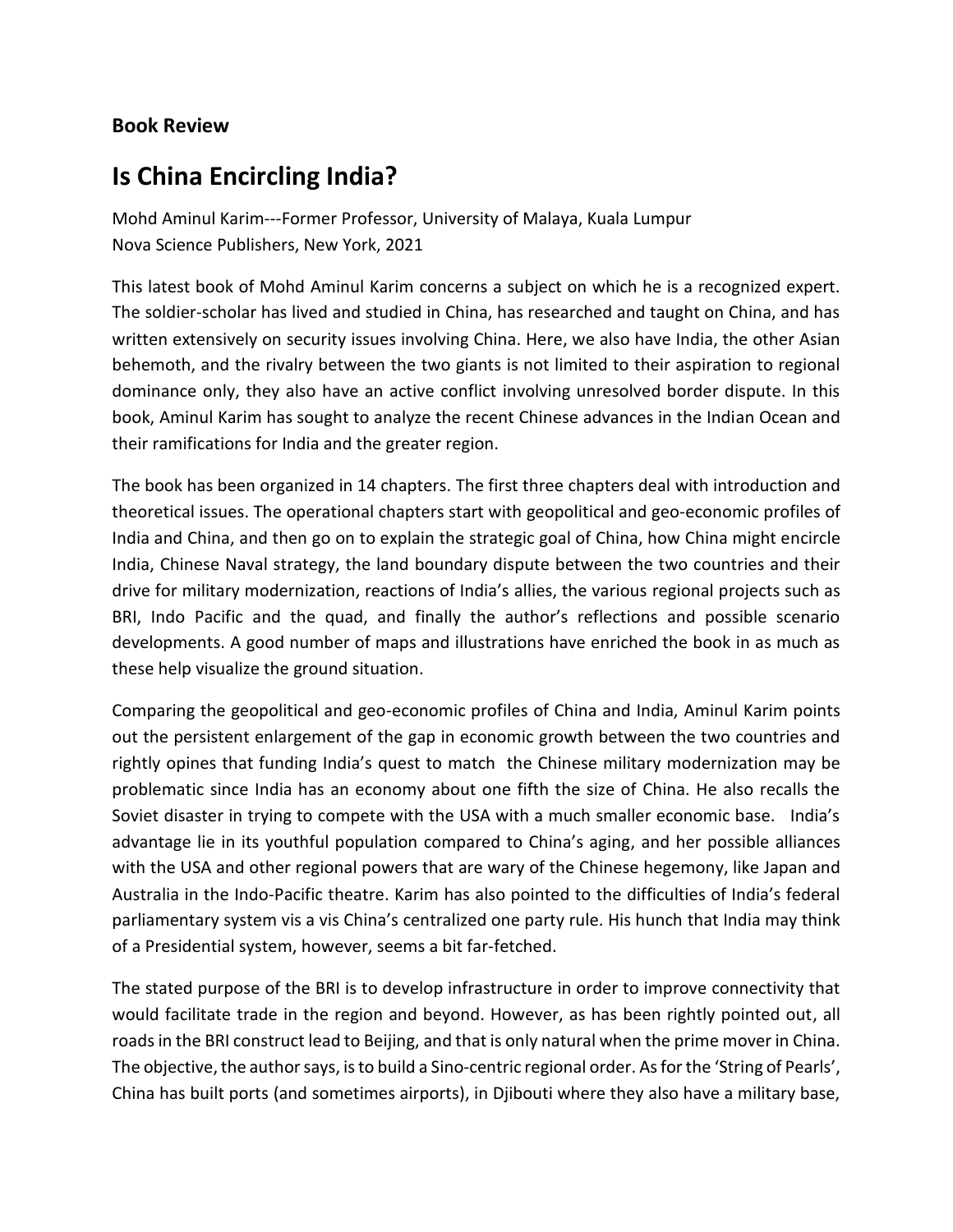in Gwadar, Hambantota and perhaps most importantly in Kyaukphyu in Myanmar. The last one will largely relieve China of its potentially dangerous dependence on the Malacca strait. The author mentions that India's is trying to counterbalance China by her Act East Policy. This, however, compares very poorly with the BRI. Karim believes that by invigorating the US led IPS and the quad, India could counterbalance the BRI. While the Quad may have military implications, the BRI is too diverse to transform into a 'military bastion' as feared by India. Prime Minister Modi has called the Quad an important pillar of stability in the Indo pacific region. Karim feels that India's longstanding strategic ambiguity has thus been compromised in favour of confronting China geopolitically with active support of the US and Japan.

The fifth chapter of the book, China's Historical Military Posture, has an interesting observation. The Chinese military stance has been characterized as 'non-expansionist and averse to territorial conquest'. This view is held by many other notables and the author has also quoted them. This assumption, however, rests on very flimsy ground. Historically China had always been an empire, not a nation state, and empires are by definition results of expansion. The results of expansion are visible even today. If we look at the map of the great wall that was built to defend China against invaders from the north, the 'core China' is what is on the south and east of the wall. Those on the north and west, Inner Mongolia, Tibet, Xin Ziang are all results of imperial expansion. These entities were more often independent of China. The current dispensation in China has only tightened their stranglehold on these territories, gradually doing away with the large measure of autonomy they traditionally enjoyed even when they were not fully independent. Kissinger's contention that the 'territorial claims of Chinese empire stopped at the water's edge' is true. But there are practical reasons why the Song Dynasty (960-1279) did not pursue a maritime empire. The economic reasons for which European powers pursued maritime colonial empires in the  $16<sup>th</sup> 17<sup>th</sup>$  centuries, did not exist in  $12<sup>th</sup>$  century China. The  $21<sup>st</sup>$  century empire building has a completely different form, and the Chinese are doing that with remarkable success in most of Africa and parts of Asia.

Is China, then, encircling India? Yes, China has created the string of pearls, building Chinese maritime outposts around India. However, they do not really constitute a siege that can bring down the 'Indian fortress'. The Indian Ocean is India's home turf and she can devote her entire capacity in this theatre. For China, on the contrary, the Pacific is and will remain of pivotal importance. Besides, in a conflict situation, China may not have the freedom to use these outposts as bases of military operation except for Gwadar in Pakistan. China is heavily investing in strengthening the blue water capabilities of its Navy. However, the prime concern of China in the Indian Ocean will still be the safety and security of the Sea Lanes of Communication in which other powers will also have vested interest. The Chinese outposts could have utility in advancing that security.